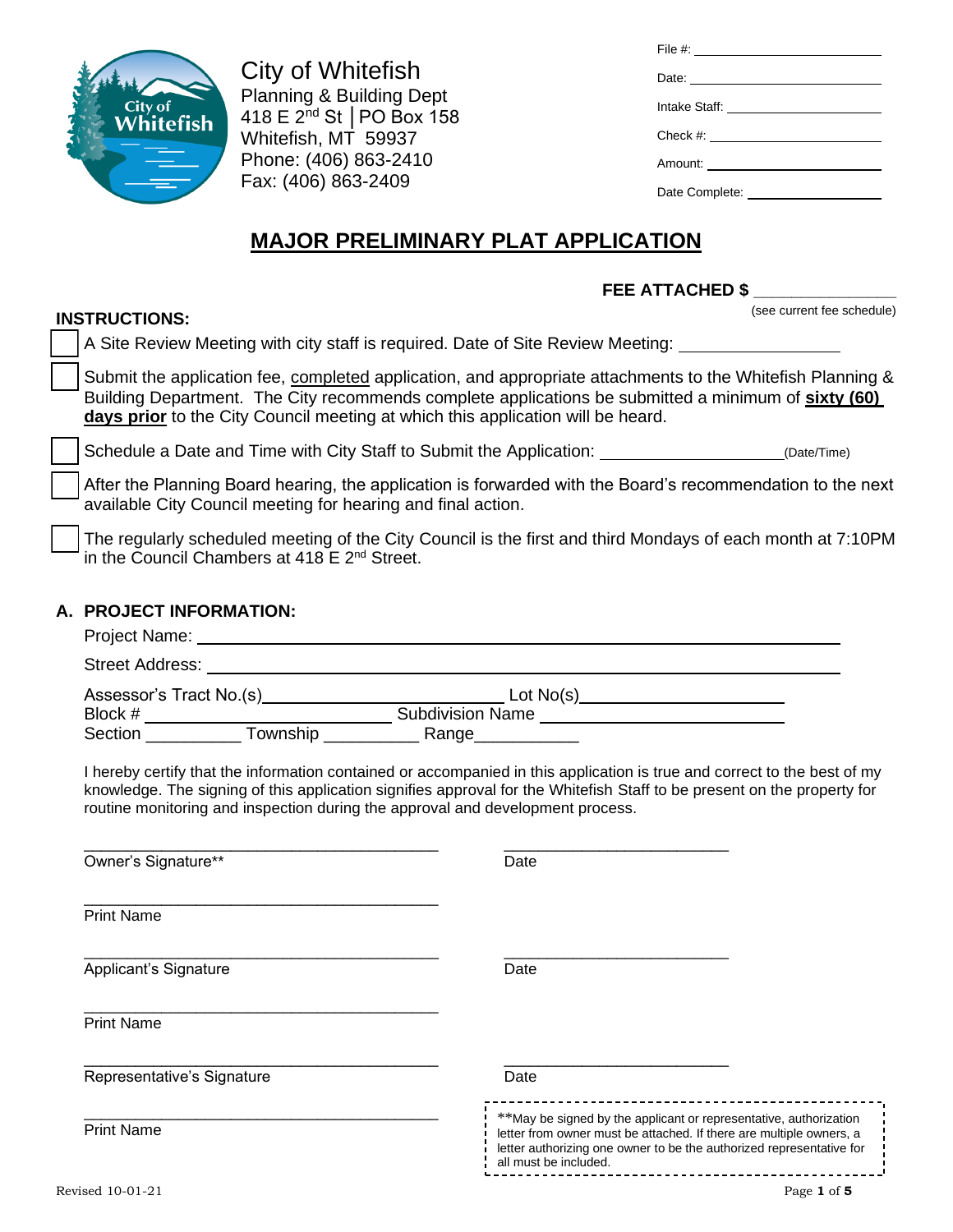## **B. APPLICATION CONTENTS:**

All applicable items required by *Appendix B: Preliminary Plat Submittal Requirements* of the Whitefish Subdivision Regulations must be submitted to the Whitefish Planning & Building Department with the application for preliminary plat, including the following:

#### **Attached ALL ITEMS MUST BE INCLUDED - INCOMPLETE APPLICATIONS WILL NOT BE ACCEPTED**

| One (1) printed copy and one (1) electronic copy of the Preliminary Plat Application and<br>supplemental information                                                                               |
|----------------------------------------------------------------------------------------------------------------------------------------------------------------------------------------------------|
| <b>Preliminary Plat</b>                                                                                                                                                                            |
| Deed and Encumbrance Report (aka "title report"), no more than 90 days old                                                                                                                         |
| Environmental Assessment (unless a 1 <sup>st</sup> minor from a tract of record)                                                                                                                   |
| Applicable items from Appendix B of the Whitefish Subdivision Regulations<br>(can be found at: www.cityofwhitefish.org)                                                                            |
| Will this project provide affordable housing:<br>Yes<br>No<br>If yes, complete a Housing Mitigation Plan                                                                                           |
| Additional information requested during the pre-application process                                                                                                                                |
| Fair Market Land Value (state of Montana Department of Revenue for the most current year)                                                                                                          |
| Recommendation from the Parks Board – unless exempt 12-410(C)                                                                                                                                      |
| \$100 deposit for sign to be posted on site during the duration of the public process (submit a<br>separate check, which will be returned to you after you return the sign to the Planning Office) |

When all application materials are submitted to the Planning & Building Department, and the staff finds the application is complete, the staff will schedule the subdivision for a public meeting before the City Council. The Council must act within 60 working days once an application is determined to be complete pursuant to §12-3-5 of the Subdivision Regulations.

I understand I am responsible for maintaining the public notice sign on the subject property during the entire public process. I understand I will forfeit my \$100.00 deposit, if I do not return the public notice sign to the Planning & Building Department in good condition after the public review.

\_\_\_\_\_\_\_\_\_\_\_\_\_\_\_\_\_\_\_\_\_\_\_\_\_\_\_\_\_\_\_\_\_\_\_\_\_\_\_\_\_\_\_\_\_\_\_\_\_\_\_\_\_ \_\_\_\_\_\_\_\_\_\_\_\_\_\_\_\_\_\_\_\_\_\_\_\_\_

Applicant Signature Date Date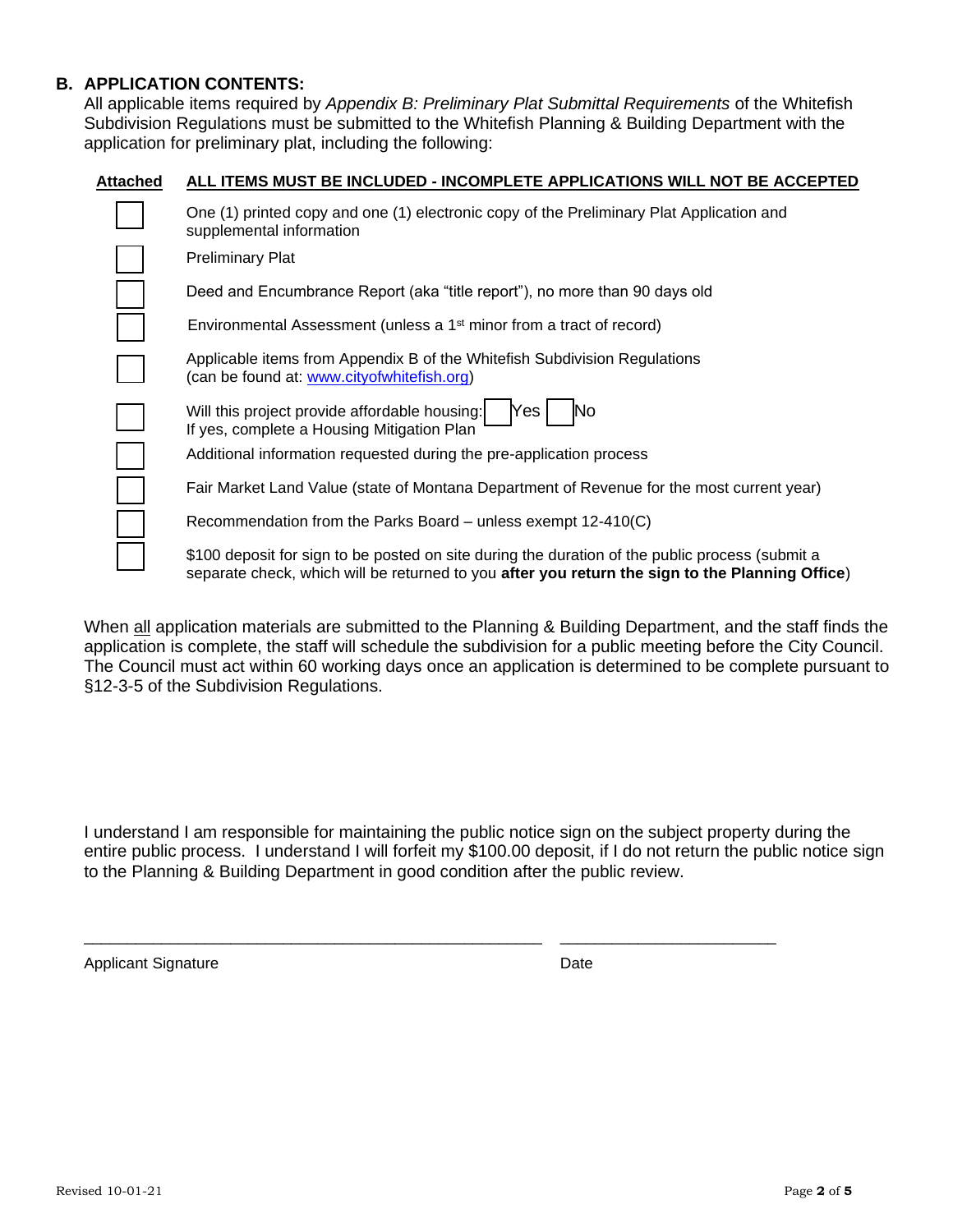## **C. OWNER/APPLICANT INFORMATION**

| <b>OWNER(S) OF RECORD:</b>                            |                                               |                                                                                                                                                                                                                               |  |
|-------------------------------------------------------|-----------------------------------------------|-------------------------------------------------------------------------------------------------------------------------------------------------------------------------------------------------------------------------------|--|
|                                                       |                                               | Name: Name: Name: Name: Name: Name: Name: Name: Name: Name: Name: Name: Name: Name: Name: Name: Name: Name: Name: Name: Name: Name: Name: Name: Name: Name: Name: Name: Name: Name: Name: Name: Name: Name: Name: Name: Name: |  |
|                                                       |                                               |                                                                                                                                                                                                                               |  |
|                                                       |                                               | City, State, Zip: 2008. City, State, 2008. City, State, 2008. City, State, 2008.                                                                                                                                              |  |
|                                                       |                                               |                                                                                                                                                                                                                               |  |
|                                                       |                                               |                                                                                                                                                                                                                               |  |
| APPLICANT (if different than above):                  |                                               |                                                                                                                                                                                                                               |  |
|                                                       |                                               |                                                                                                                                                                                                                               |  |
|                                                       |                                               |                                                                                                                                                                                                                               |  |
|                                                       |                                               |                                                                                                                                                                                                                               |  |
|                                                       |                                               |                                                                                                                                                                                                                               |  |
| <b>OTHER TECHNICAL/PROFESSIONAL:</b>                  |                                               |                                                                                                                                                                                                                               |  |
|                                                       |                                               |                                                                                                                                                                                                                               |  |
|                                                       |                                               |                                                                                                                                                                                                                               |  |
|                                                       |                                               |                                                                                                                                                                                                                               |  |
|                                                       |                                               |                                                                                                                                                                                                                               |  |
|                                                       |                                               |                                                                                                                                                                                                                               |  |
|                                                       | <b>D. GENERAL DESCRIPTION OF SUBDIVISION:</b> |                                                                                                                                                                                                                               |  |
| <b>Initial Preliminary Plat</b>                       |                                               |                                                                                                                                                                                                                               |  |
|                                                       | Amendment to an Approved Preliminary Plat     |                                                                                                                                                                                                                               |  |
|                                                       |                                               | Change a Condition of Approval to an Approved Preliminary Plat (attach a narrative explaining which<br>condition you are requesting to be changed and why the condition is no longer valid or warranted)                      |  |
|                                                       |                                               | Re-file of an Expired Preliminary Plat; date preliminary plat expired: ____________________________                                                                                                                           |  |
|                                                       |                                               |                                                                                                                                                                                                                               |  |
|                                                       |                                               | If proposing to change the underlying zoning, proposed zoning:                                                                                                                                                                |  |
| <b>LOTS AND ACREAGE:</b>                              |                                               |                                                                                                                                                                                                                               |  |
|                                                       |                                               |                                                                                                                                                                                                                               |  |
|                                                       |                                               |                                                                                                                                                                                                                               |  |
|                                                       |                                               |                                                                                                                                                                                                                               |  |
| PROPOSED USE(S) AND NUMBER OF ASSOCIATED LOTS/SPACES: |                                               |                                                                                                                                                                                                                               |  |
|                                                       |                                               | Single Family: _____________ Townhouse: ________________ Mobile Home Park: ____________                                                                                                                                       |  |
|                                                       |                                               |                                                                                                                                                                                                                               |  |
|                                                       |                                               |                                                                                                                                                                                                                               |  |
|                                                       |                                               |                                                                                                                                                                                                                               |  |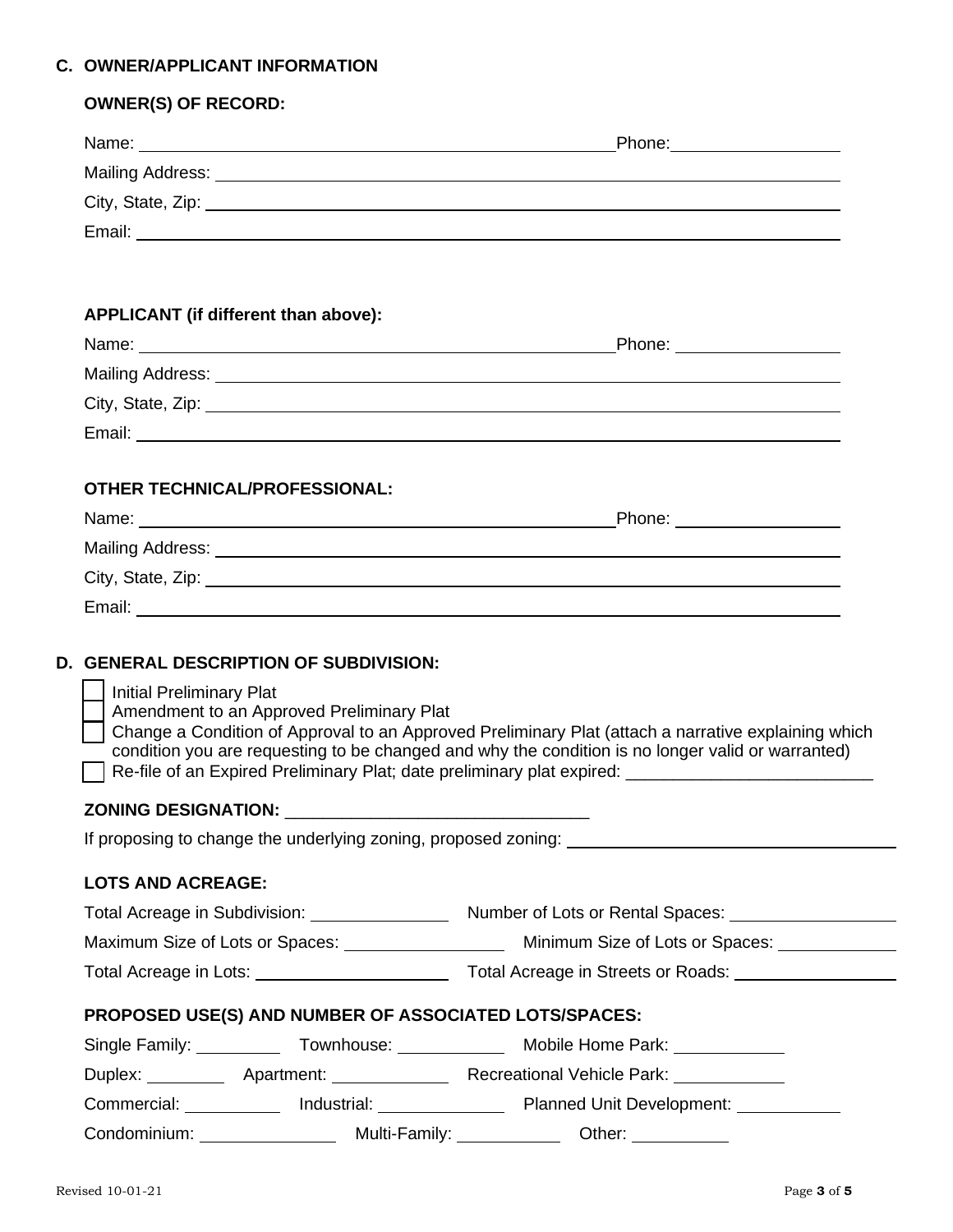# **CRITICAL AREAS ON-SITE OR NEARBY:**

| Lake   Wetlands   Streams   Stormwater Conveyance   High Groundwater                                                                                                                                                                                                                                                                                                |
|---------------------------------------------------------------------------------------------------------------------------------------------------------------------------------------------------------------------------------------------------------------------------------------------------------------------------------------------------------------------|
| $\vert$ Slopes 10-30% $\vert$ Slopes 30%+ Floodplain                                                                                                                                                                                                                                                                                                                |
| <b>PARKLAND/OPEN SPACE PROPOSAL:</b> The following information is required to show how the project<br>meets the parkland dedication requirements of the subdivision regulations (Section 12-4-10). A<br>recommendation from the Park Board is required to be submitted along with the application, unless<br>exempted under the subdivision regulations 12-4-10(C). |
| Date of Parks Board Meeting (prior to submitting an application): ______________<br>$\bullet$                                                                                                                                                                                                                                                                       |
| Market Land Value (state of MT Department of Revenue for the most Current Year):<br>$\bullet$                                                                                                                                                                                                                                                                       |
| Total Acreage in Parks, Open Spaces and/or Common Areas: _______________________                                                                                                                                                                                                                                                                                    |
| <b>IMPROVEMENTS TO BE PROVIDED:</b>                                                                                                                                                                                                                                                                                                                                 |
| Roads: Gravel Paved Curb Gutter Sidewalks Alleys Other (explain):                                                                                                                                                                                                                                                                                                   |
| Water System: Individual Multiple User Neighborhood Public Other (explain): ___________                                                                                                                                                                                                                                                                             |
| Sewer System:   Individual Multiple User Neighborhood Public Other (explain): _____________________                                                                                                                                                                                                                                                                 |
| <b>Other Utilities:</b> Cable TV   Telephone   Electric   Gas   Other (explain): _ _ _ _ _ _ _ _ _ _ _ _ _ _ _ _ _ _                                                                                                                                                                                                                                                |
| <b>Solid Waste:</b> Home Pick Up Central Storage Contract Hauler Owner Haul                                                                                                                                                                                                                                                                                         |
| Mail Delivery: Central   Individual                                                                                                                                                                                                                                                                                                                                 |
|                                                                                                                                                                                                                                                                                                                                                                     |
| <b>Fire Protection:</b>   Hydrants   Tanker Recharge                                                                                                                                                                                                                                                                                                                |

## **E. VARIANCES**:

ARE ANY VARIANCES TO THE SUBDIVISION REGULATIONS BEING REQUESTED?

Yes | No

If yes, please complete the Variance Section (attached) and submit the applicable fee.